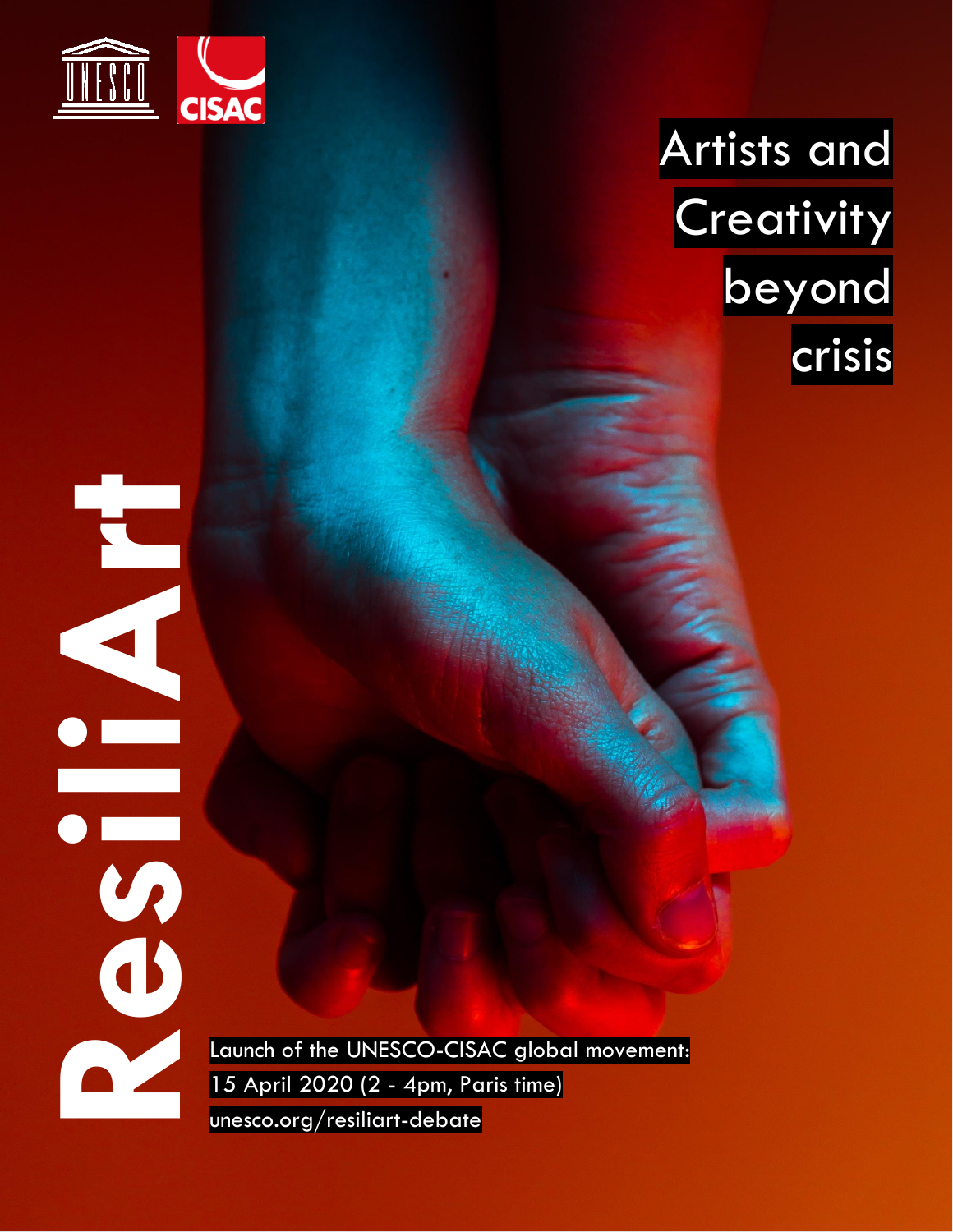### **COVID-19 and the cultural and creative industries**

The COVID-19 pandemic has affected the whole world, plunging the global economy into a recession. The current health crisis is likely to cost the economy US \$1 trillion during 2020 (UNCTAD), while one estimate shows that five to 25 million jobs will be eradicated, wiping out US \$860 billion to US \$3.4 trillion in labour income (ILO).

The current health crisis has enormous global ramifications for the creative secto**r**. The pandemic has impacted the entire creative value chain – creation, production, distribution and access – and considerably weakened the professional, social and economic status of artists and cultural professionals. Entrepreneurs and small- and medium-sized enterprises, which often lack the necessary resources to respond to an emergency of this magnitude, are especially vulnerable. Freelancers, part-timers and gig workers, who make up a large segment of the sector's labour force, are left with limited to no access to conventional social protection mechanisms.

Lockdown measures around the world also directly impact the sector's capacity to create and distribute new artistic expressions and cultural content outside of the digital spectrum, reducing the diversity of cultural expressions worldwide. At the same time, they severely limit opportunities for the public to access and enjoy cultural goods and services. For vulnerable groups that already suffer from unequal access to technology, including women and indigenous peoples, the existing "digital gap" further exacerbates their lack of access to culture. The current crisis carries the risk of deepening unequal access to culture and limiting the diversity of cultural expressions.

Still, art is resilient. Many artists and cultural professionals have imagined innovative and creative solutions, often by using digital tools to continue their activity and to connect with the public. Music, songs and dance allow individuals to express themselves and maintain social ties amidst the travel restrictions and home confinement. This unprecedented emergency also demonstrated the central role culture plays in building resilience and social cohesion.

While the profound disruption to cultural life and livelihoods caused by COVID-19 is evident, the pandemic also revealed and magnified the creative industries' pre-existing volatility. The current crisis must trigger efforts to increase its resilience and sustainability, as well as harness the universality and power of creativity.

#### *In numbers:*

- o Income losses are expected to exceed US \$220 billion in developing countries, with an estimated 55% of the global population having no access to social protection
- o Based on CISAC's Global Collections Report 2019, the current global shutdown of live and public performance across all repertoires alone affects around 30% of royalties collected for authors worldwide
- o Informal labourers account for 83.6 percent of Kenya's total workforce
- o The global film industry has recorded a revenue loss of US \$7 billion
- o The Chinese film industry has lost US \$2 billion, having closed 70,000 cinemas in January 2020
- o Cirque du Soleil has let go 95% of its workforce as a result of the COVID-19 crisis
- o Costa Rica foresees a loss of US \$70 million for the Culture Sector
- o UK musicians have lost £13.9 million in earnings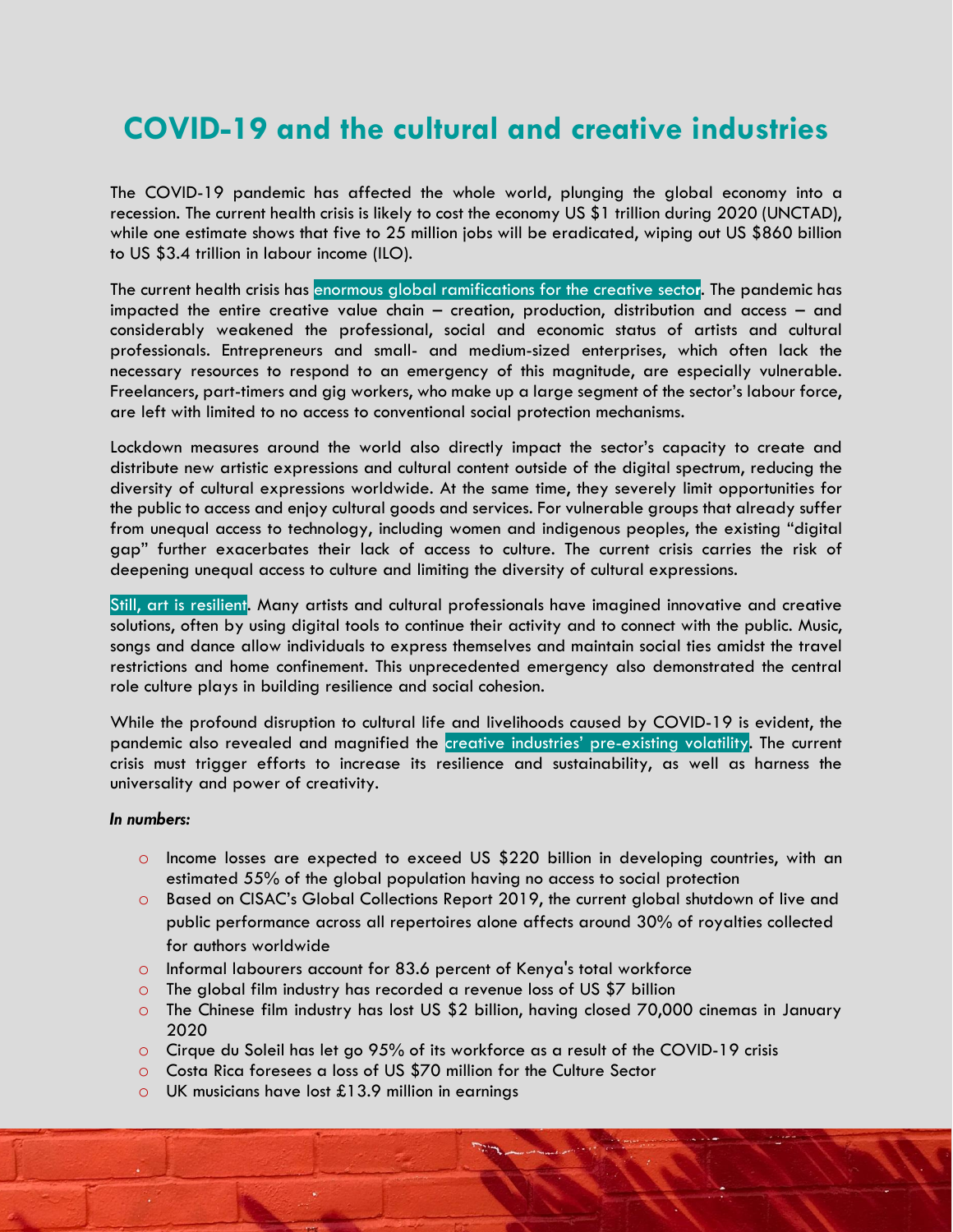## **What is ResiliArt?**

ResiliArt is a global movement consisting of a series of virtual debates with key industry professionals and artists – both renowned and unknown – that raises awareness of the far-reaching impact of the current confinement measures on the culture sector. It aims to support Member States in the development of policies and financial mechanisms that can help creative individuals and communities overcome the current crisis.

UNESCO is launching the ResiliArt movement to:

- o Raise awareness about the impact of COVID-19 on the culture sector and the livelihoods of culture professionals
- $\circ$  Give visibility to artists worldwide established and emerging and ensure their voices are heard at the policy level to address existing gaps and needs
- o Contribute to decision-making processes of Member States during the development of policies and financial mechanisms aimed at empowering artists

The first ResiliArt Debate will be launched by UNESCO in partnership with the International Confederation of Societies of Authors and Composers (CISAC) on **15 April 2020**, World Art Day. However, the purpose of this initiative is to replicate the debate format across all regions by following publicly available guidelines to ensure that all voices are heard. The ResiliArt Debates will gain visibility with the help of a social media movement joined by creators and creative workers around the world, who will nominate fellow artists to participate in the movement.

Together, through the virtual debates and social media initiatives, we seek to create an industrywide movement that will lead the global, high-level discussion on the state of creativity while capturing individual artist experiences and voices of resilience. The key issues and concerns that will emerge from this movement will be shared with UNESCO Member States and city decision-makers through the UNESCO Creative Cities Network in order to inform their decision-making processes and help them better support the creative sector in times of crisis and post-crisis.

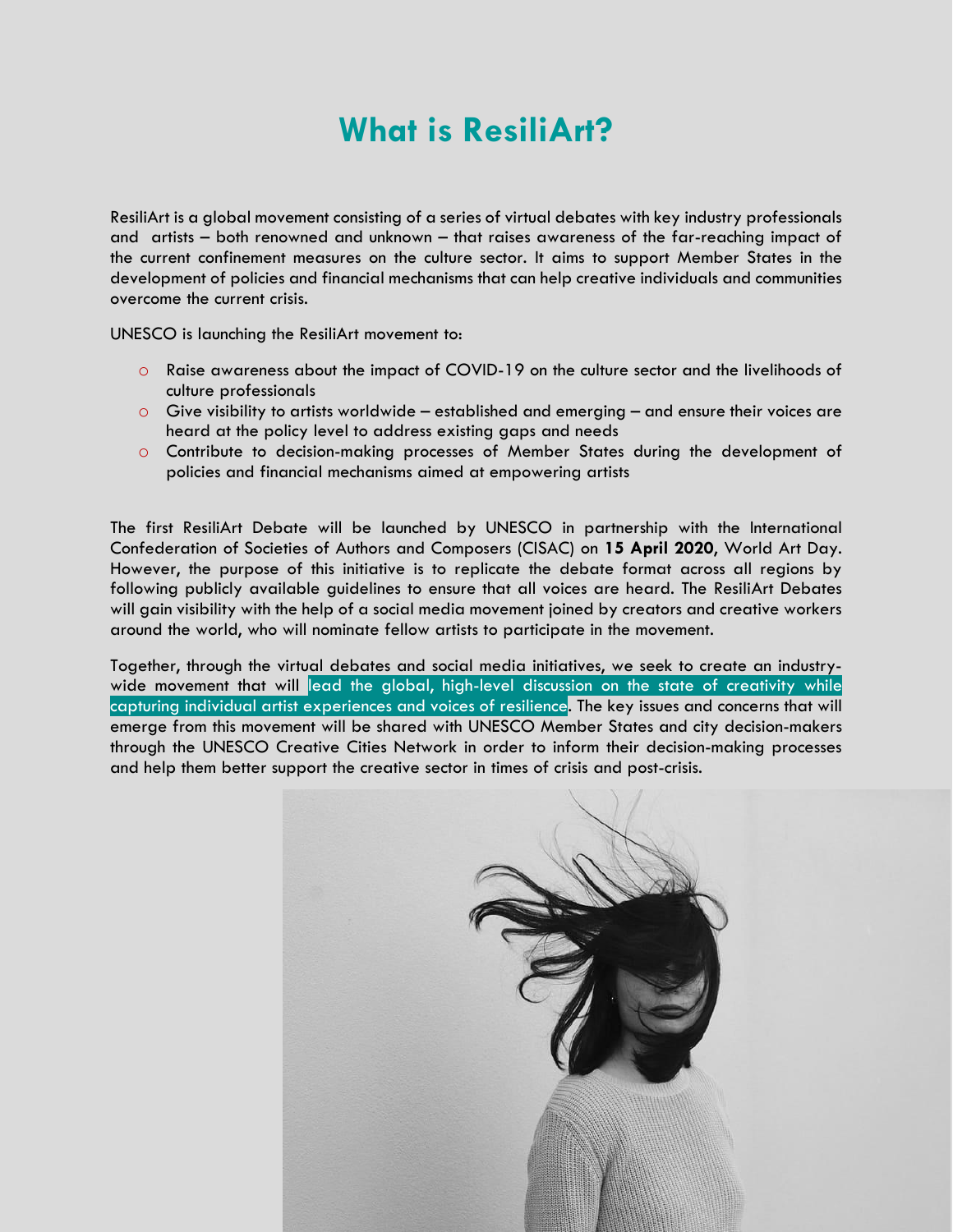## **ResiliArt Debates**

The inaugural debate on **15 April 2020** will explore the far-reaching impact of COVID-19 on artists and aim to provide solutions to strengthen the creative sector's resilience. Highly recognized artists will address a wide range of topics, from how they stay connected with their public using available technologies to the current state of their respective artistic discipline. They will also share recommendations to help decision-makers and private enterprises, develop suitable policies and financial mechanisms to assist artists recover from this difficult period and enhance the resilience of creative expressions.

#### **Participants**

The inaugural debate will be moderated by the UNESCO Assistant Director-General for Culture, Ernesto Ottone, and Jean-Michel Jarre and participated by the following prominent panelists. They will answer tailored questions while engaging in a dialogue and building and reacting to other panelists' responses.

- o **Angélique Kidjo** Singer-songwriter, CISAC Vice-President and UNICEF International Ambassador
- o **Deeyah Khan** Musician, documentary film director, UNESCO Goodwill Ambassado
- o **Jean-Michel Jarre** Composer and performer, CISAC President and UNESCO Goodwill Ambassador
- o **Luis Puenzo** Film director, screenwriter, producer and President of INCA
- o **Nina Obuljen-Koržinek**  Minister of Culture (Croatia), Violinist
- o **Yasmina Khadra**  Author

#### **Themes**

The ResiliArt debate will be structured around four key themes:

- 1) Constraints artists face as a result of the current confinement measures
- 2) The current and future financial consequences of the health crisis on creative professions
- 3) Measures that governments, international organizations and the private sector, among other actors, can put in place to support artists during and following this crisis
- 4) How to develop cultural policies and funding models that adequately respond to crises: the issue of the status of the artist is of particular concern given the increasing amount of free cultural content online and the large proportion of cultural professionals that work informally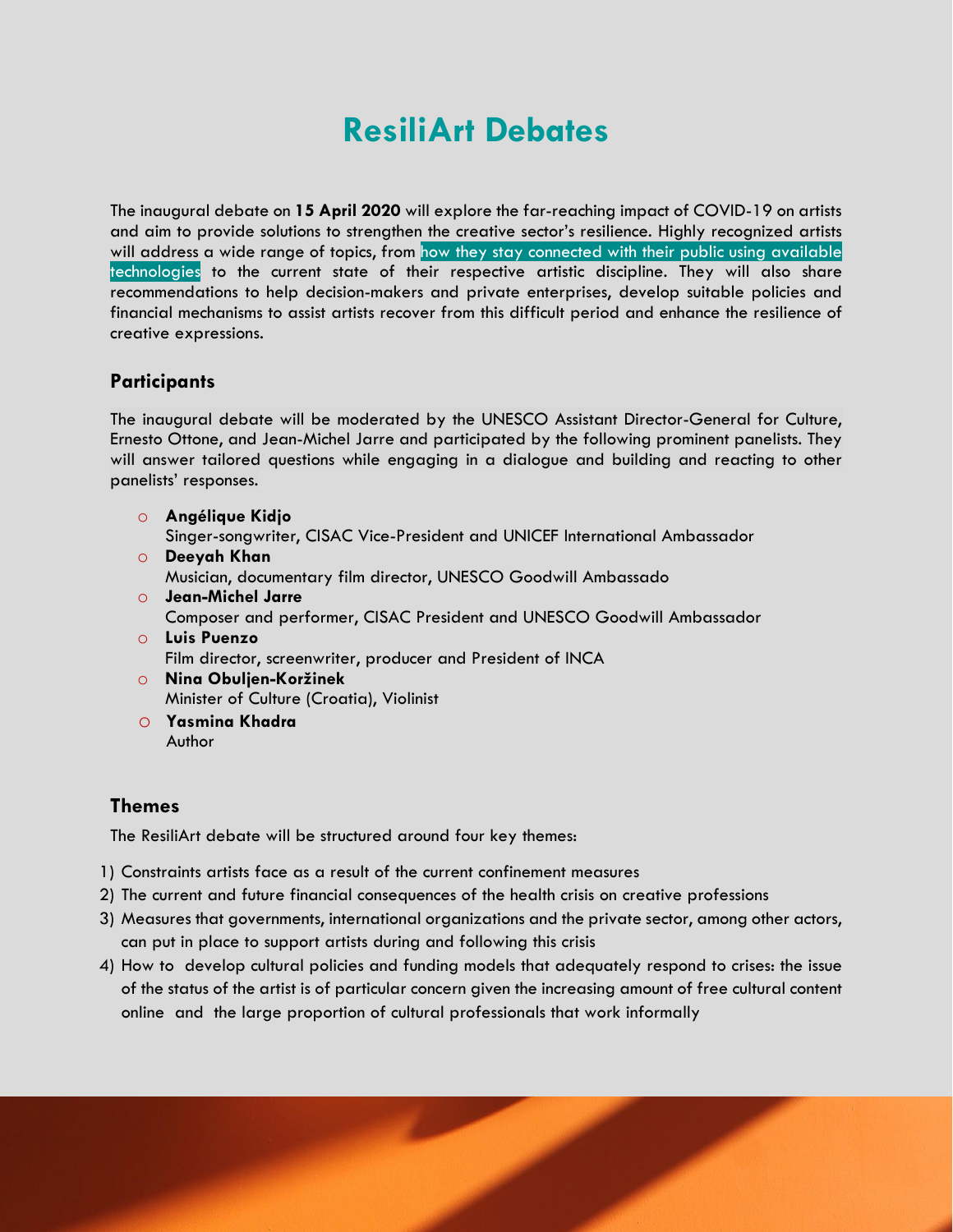All discussions will be anchored to the overarching concept of resilience in the creative sector and contribute to the understanding of the current state of cultural emergency.

- o "What did COVID-19 reveal about the state of your artistic field?"
- $\circ$  "Why should we care about the culture sector during the health crisis?"
- o "What is one interesting artistic initiative that works around social distancing measures?"
- o "What measures should be taken to support independent artists in an extremely precarious state?"
- o "What particular challenges are female creators facing during this pandemic?"
- o "What can the creative sector learn from this crisis to be more resilient for the next crisis?"

#### **Format**

The debate will be from 2pm to 4pm (Paris time) on 15 April. After the round of questions, the public will have the opportunity to pose questions to the panelists during the Q&A session.

The panelists will be led by one moderator. They will answer tailored questions while engaging in a dialogue and building and reacting to other speakers' responses.

The debate will take place on an existing online platform that allows unlimited number of audiences to follow the discussions as well as post questions using a chat function.

#### **How to join the debate**

You can join our debate from **http://unesco.org/resiliart-debate**. The link will go live on 15 April 2020.